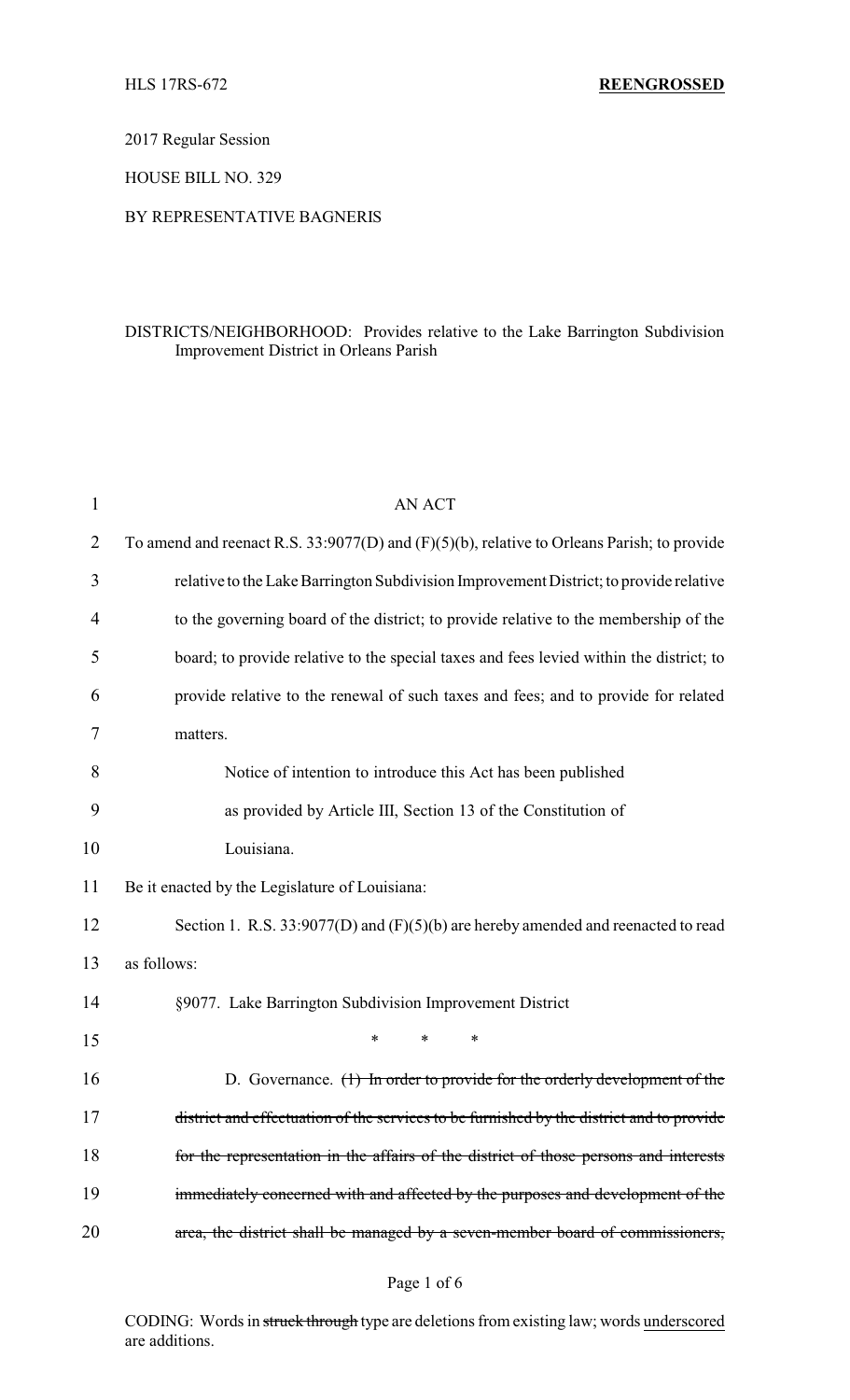| 1  | referred to in this Section as the "board". Each member of the board shall be a          |
|----|------------------------------------------------------------------------------------------|
| 2  | qualified voter and resident of the district and shall be appointed as follows:          |
| 3  | (a) Three members shall be appointed by the board of directors of the Lake               |
| 4  | Barrington Homeowners Association.                                                       |
| 5  | (b) One member shall be appointed by the mayor of the city of New Orleans.               |
| 6  | (c) One member shall be appointed jointly by any members of the governing                |
| 7  | authority of the city of New Orleans who represent the area which comprises the          |
| 8  | district.                                                                                |
| 9  | (d) One member shall be appointed jointly by any members of the Louisiana                |
| 10 | House of Representatives who represent the area which comprises the district.            |
| 11 | (e) One member shall be appointed jointly by any members of the Louisiana                |
| 12 | Senate who represent the area which comprises the district.                              |
| 13 | $(2)(a)$ Members shall serve four-year terms after initial terms as provided in          |
| 14 | Subparagraph (b) of this Paragraph.                                                      |
| 15 | (b) Two members shall serve an initial term of one year; two shall serve an              |
| 16 | initial term of two years; two shall serve an initial term of three years; and one shall |
| 17 | serve an initial term of four years, as determined by lot at the first meeting of the    |
| 18 | board. Such members shall serve until their successors have been appointed and           |
| 19 | qualified.                                                                               |
| 20 | (c) Any vacancy which occurs prior to the expiration of the term for which               |
| 21 | a member of the board has been appointed shall be filled for the remainder of the        |
| 22 | unexpired term in the same manner as the original appointment.                           |
| 23 | (3) The board shall elect from its members a chairman, a vice chairman, a                |
| 24 | secretary-treasurer, and such other officers as it may deem necessary. The duties of     |
| 25 | the officers shall be fixed by the bylaws adopted by the board.                          |
| 26 | (4) The minute books and archives of the district shall be maintained by the             |
| 27 | secretary of the board. The monies, funds, and accounts of the district shall be in the  |
| 28 | official custody of the board.                                                           |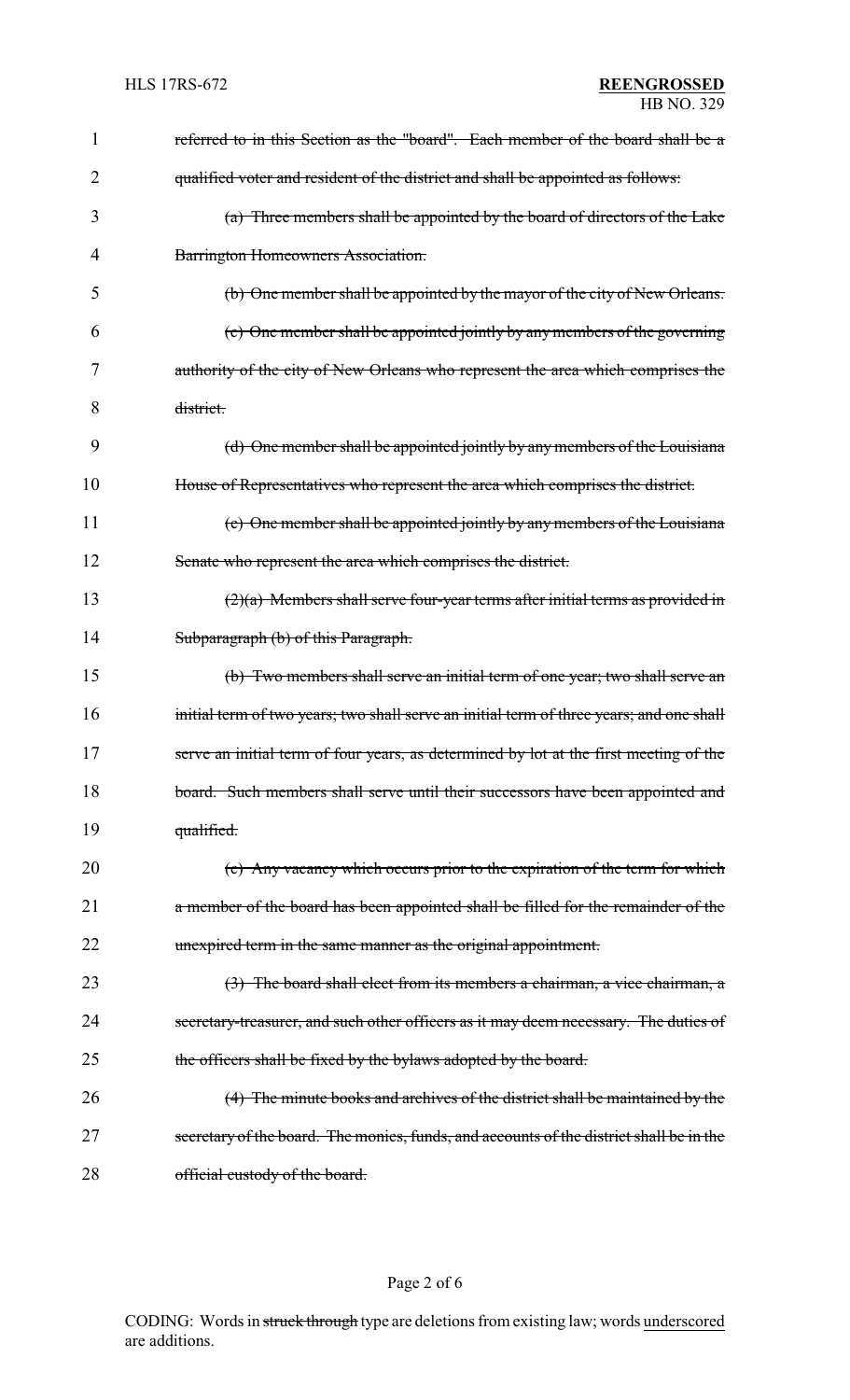| $\mathbf{1}$ | (5) The board shall adopt such rules and regulations as it deems necessary              |
|--------------|-----------------------------------------------------------------------------------------|
| 2            | or advisable for conducting its business affairs. It shall hold regular meetings as     |
| 3            | shall be provided in the bylaws and may hold special meetings at such times and         |
| 4            | places within the district as may be prescribed in the bylaws.                          |
| 5            | $(6)$ A majority of the members of the board shall constitute a quorum for the          |
| 6            | transaction of business. The board shall keep minutes of all meetings and shall make    |
| 7            | them available through the secretary of the board to the residents of the district.     |
| 8            | (7) The members of the board shall serve without compensation.                          |
| 9            | The district shall be governed by a seven-member board of<br>(1)                        |
| 10           | commissioners, referred to in this Section as the "board". The board shall be           |
| 11           | composed as follows:                                                                    |
| 12           | Three officers of the governing board of the Lake Barrington<br>(a)                     |
| 13           | Homeowners Association shall be members and shall be appointed by the governing         |
| 14           | board of the association.                                                               |
| 15           | (b) Four members shall be appointed by the members of the Lake Barrington               |
| 16           | Homeowners Association, all of whom shall be members of the association.                |
| 17           | (c) Each member shall be a qualified voter and resident of the district.                |
| 18           | The members appointed pursuant to Subparagraph $(1)(b)$ of this<br>(2)(a)               |
| 19           | Subsection shall serve four-year terms after initial terms as provided in this          |
| 20           | Subparagraph. One member shall serve an initial term of one year; one shall serve       |
| 21           | an initial term of two years; one shall serve an initial term of three years; and one   |
| 22           | shall serve an initial term of four years, as determined by lot at the first meeting of |
| 23           | the board. Such members shall serve until their successors have been appointed and      |
| 24           | qualified.                                                                              |
| 25           | (b) The members serving pursuant to Subparagraph $(1)(a)$ of this Subsection            |
| 26           | shall serve during their terms of office.                                               |
| 27           | (c) Any vacancy which occurs prior to the expiration of the term for which              |
| 28           | a member of the board has been appointed shall be filled for the remainder of the       |
| 29           | unexpired term in the same manner as the original appointment.                          |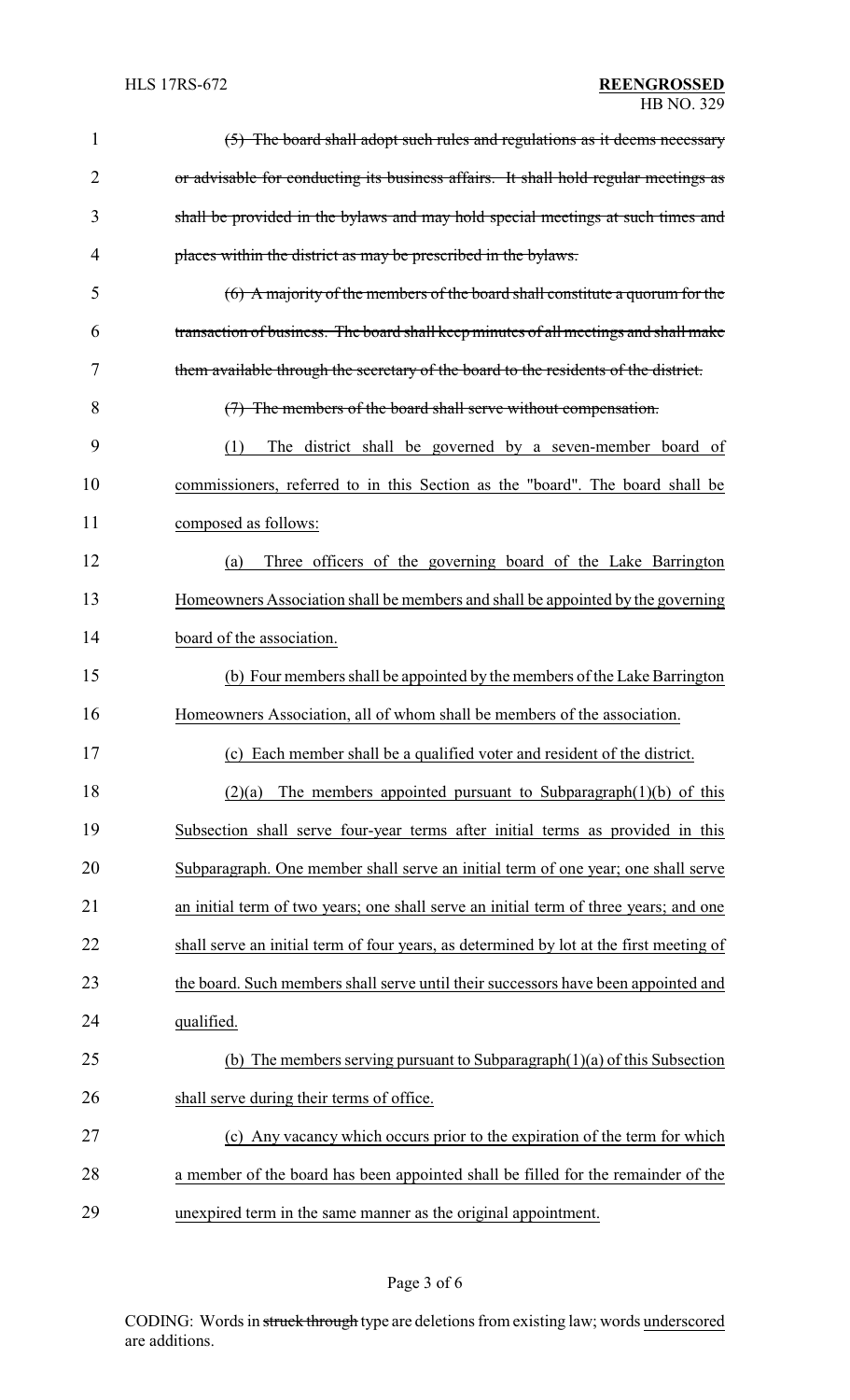| $\mathbf{1}$   | (3) The board shall elect from its members a chairman, a vice chairman, a                    |  |  |
|----------------|----------------------------------------------------------------------------------------------|--|--|
| $\overline{2}$ | secretary-treasurer, and such other officers as it may deem necessary. The duties of         |  |  |
| 3              | the officers shall be fixed by the bylaws adopted by the board.                              |  |  |
| 4              | (4) A majority of the members of the board shall constitute a quorum for the                 |  |  |
| 5              | transaction of business.                                                                     |  |  |
| 6              | The members of the board shall serve without compensation.<br>(5)                            |  |  |
| 7              | The board shall adopt such rules and regulations as it deems necessary<br>(6)                |  |  |
| 8              | or advisable for conducting its business affairs. It shall hold regular meetings as shall    |  |  |
| 9              | be provided in the bylaws and may hold special meetings at such times and places             |  |  |
| 10             | within the district as may be prescribed in the bylaws.                                      |  |  |
| 11             | The board shall keep minutes of all meetings and shall make them<br>(7)                      |  |  |
| 12             | available through the secretary of the board to the residents of the district.               |  |  |
| 13             | The monies, funds, and accounts of the district shall be in the official<br>(8)              |  |  |
| 14             | custody of the board.                                                                        |  |  |
| 15             | $\ast$<br>∗<br>*                                                                             |  |  |
| 16             | F. Taxing authority.                                                                         |  |  |
| 17             | $\ast$                                                                                       |  |  |
| 18             | (5)                                                                                          |  |  |
| 19             | ∗<br>∗<br>∗                                                                                  |  |  |
| 20             | The tax or fee shall expire at the time provided in the proposition<br>(b)                   |  |  |
| 21             | authorizing the tax or fee, not to exceed eight years from its initial imposition, but       |  |  |
| 22             | the tax or fee may be renewed as provided in Subparagraph (a) of this Paragraph.             |  |  |
| 23             | Any election to authorize renewal of the tax or fee shall be held only at the same           |  |  |
| 24             | time as the mayoral primary election a regularly scheduled election in the city of           |  |  |
| 25             | New Orleans. If renewed, the term of the imposition of the tax or fee shall be as            |  |  |
| 26             | provided in the proposition authorizing such renewal, not to exceed eight years.             |  |  |
| 27             | *<br>*<br>∗                                                                                  |  |  |
| 28             | Section 2. The terms of the members of the governing board of the Lake Barrington            |  |  |
| 29             | Subdivision Improvement District in office on the effective date of this Act shall terminate |  |  |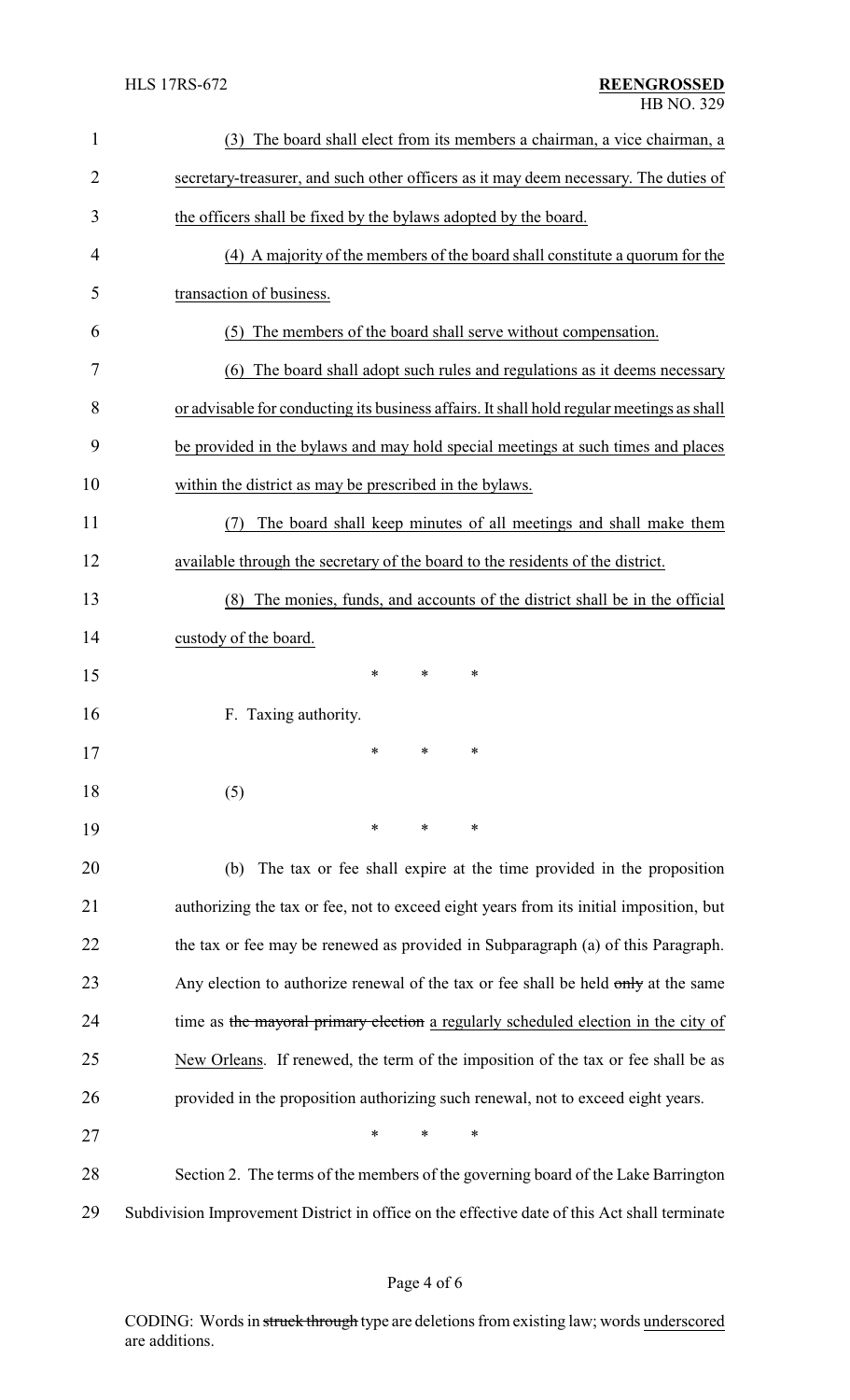- 1 on the effective date of this Act; however, such members shall remain in office until the
- 2 board members are appointed as provided in this Act and take office.
- 3 Section 3. This Act shall become effective upon signature by the governor or, if not
- 4 signed by the governor, upon expiration of the time for bills to become law without signature
- 5 by the governor, as provided by Article III, Section 18 of the Constitution of Louisiana. If
- 6 vetoed by the governor and subsequently approved by the legislature, this Act shall become
- 7 effective on the day following such approval.

# DIGEST

The digest printed below was prepared by House Legislative Services. It constitutes no part of the legislative instrument. The keyword, one-liner, abstract, and digest do not constitute part of the law or proof or indicia of legislative intent. [R.S. 1:13(B) and 24:177(E)]

| HB 329 Reengrossed | 2017 Regular Session | Bagneris |
|--------------------|----------------------|----------|

**Abstract:** Relative to the Lake Barrington Subdivision Improvement District in Orleans Parish, changes the membership of the district's governing board and provides relative to the renewal of the special taxes and fees levied within the district.

Present law creates and provides for the Lake Barrington Subdivision Improvement District as a special taxing district in Orleans Parish to promote and encourage the beautification, security, and overall betterment of the district. Provides that district boundaries shall be coterminous with the boundaries of the Lake Barrington Subdivision.

## Proposed law retains present law.

Present law provides that the district is governed by a seven-member board of commissioners comprised as follows:

- (1) Three members appointed by the board of directors of the Lake Barrington Homeowners Assoc. (association).
- (2) One member appointed by the mayor of the city of New Orleans.
- (3) One member appointed jointly by the members of the governing authority of the city of New Orleans who represent the area which comprises the district.
- (4) One member appointed jointly by the members of the La. House of Representatives who represent the area which comprises the district.
- (5) One member appointed jointly by the members of the La. Senate who represent the area which comprises the district.

Proposed law removes present law and instead provides that the seven-member board will be comprised of three officers of the governing board of the association appointed by the governing board and four members appointed by the members of the association, all of whom must be members of the association.

Present law provides that members serve four-year staggered terms without compensation. Requires each member to be a qualified voter and resident of the district.

#### Page 5 of 6

CODING: Words in struck through type are deletions from existing law; words underscored are additions.